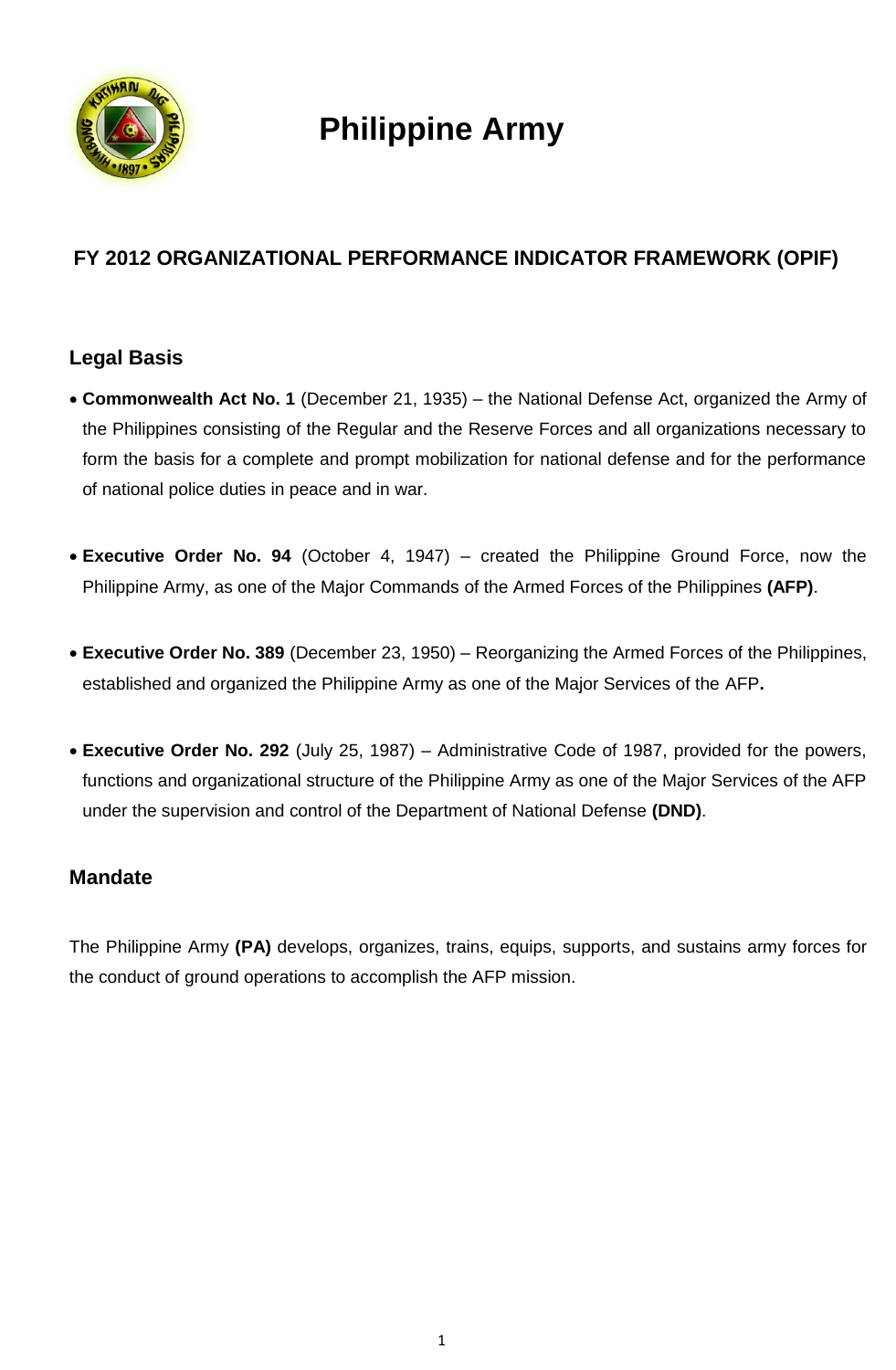#### **LOGICAL FRAMEWORK (PA)**